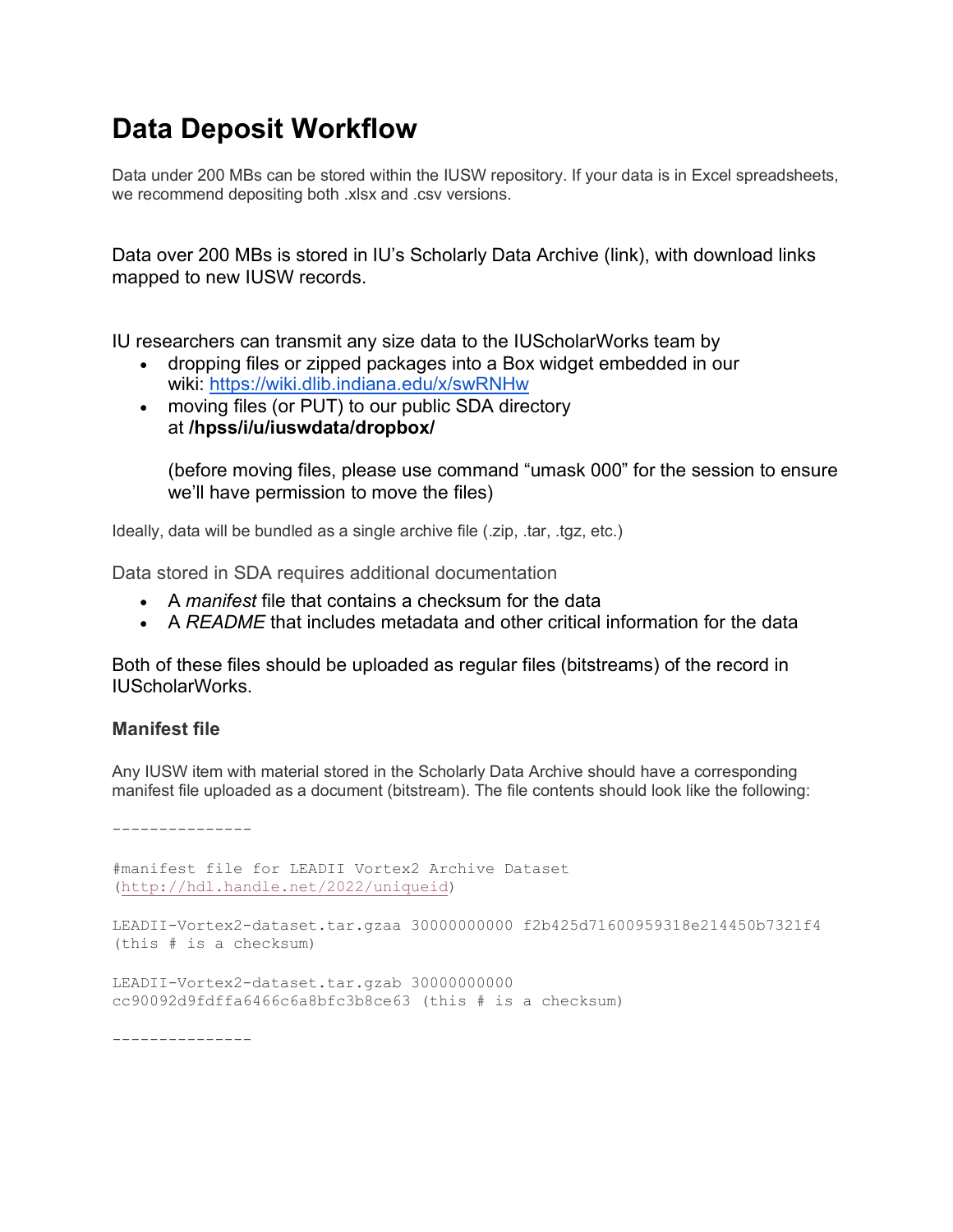The IUScholarWorks staff can run the checksum and create a manifest file for any data transmitted to us. The checksum can be created using the command line of Terminal (Apple) \$ md5 /path/to/data\_package or Linux \$ md5sum /path/to/data\_package.

## **README file**

The README *file should also uploaded as a regular bitstream into the DSpace record*, and it should always be named "README.txt" [link]. The file contents should look similar to the following:

README FILE Name Created by: Name Address Address URI [IUScholarWorks Handle, e.g., http://hdl.handle.net/2022/20995] DOI [in URL format, e.g., https://doi.org/10.5967/K8SF2T3M] --------------------------------------- FILE LIST Vortex2-dataset.tar.gzaa Vortex2-dataset.tar.gzab [etc] --------------------------------------- FILE INFORMATION [List any special considerations for software/websites used to create the files, file formats, etc. For example, "These tar files were produced by a ////////////////// and can be viewed with ////////////// software packages."] --------------------------------------- RESEARCH/ QUESTION(S) and/or METHODOLOGY [text] --------------------------------------- DATA-SPECIFIC INFORMATION [Variable names or abbreviations that aren't self-evident, units of measurement, definitions for codes or symbols, etc.]

---------------------------------------